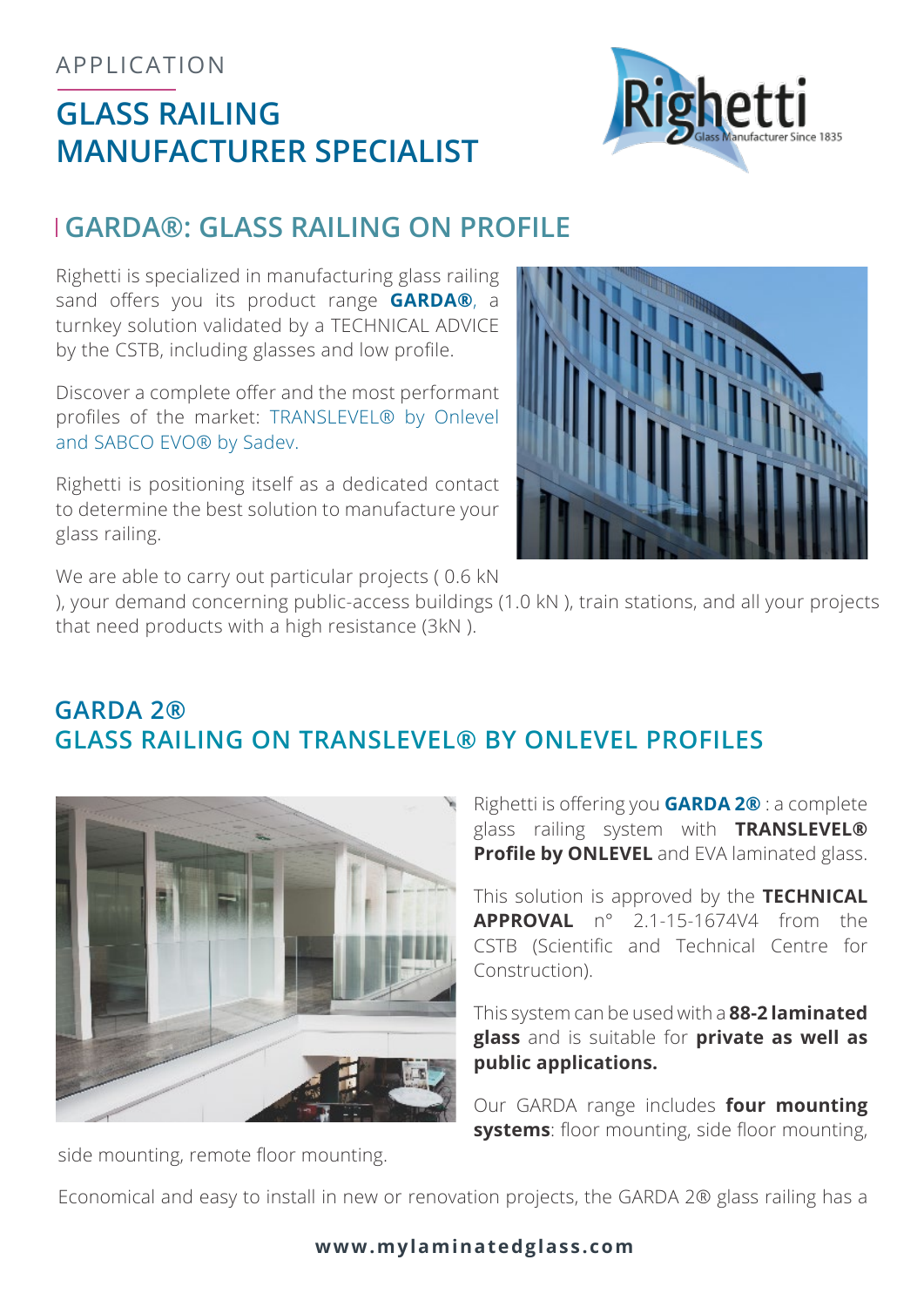## **GARDA 1® GLASS RAILING SABCO® BY SADEV**



Righetti is offering you **GARDA 1®** : a complete glass railing system with **SABCO EVO® by SADEV profile**.

This solution is approved by a **TECHNICAL APPROVAL** from the CSTB (Scientific and Technical Centre for Construction).

This system is suitable for **private as well as public applications.**

Four mounting systems: floor mounting, built-in-



## **OUR PROJECTS**

**www.mylaminatedglass.com**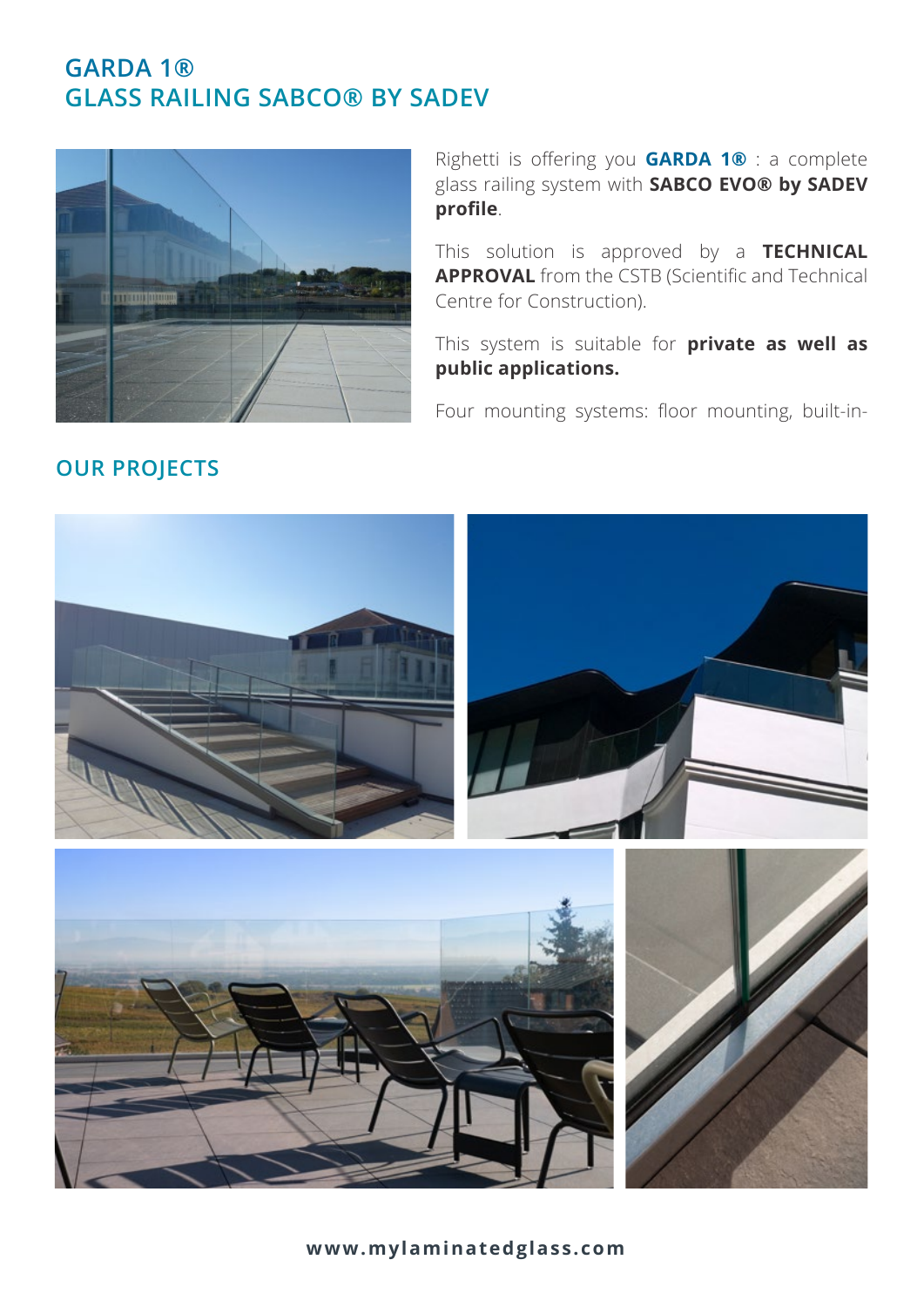# **SPECIFIC GLASS RAILINGS**

In addition to our glass railing on profiles range, Righetti also offers other fixing systems adapted to your needs: point fixing, clamp fixing, lateral profile fixing, with posts, etc…

# **KRONOS® BY ONLEVEL THE FIRST ADJUSTABLE GLASS RAILING CLAMP**

Winner of the 2017 Innovation Competition, **KRONOS®** is an adjustable glass clamp suitable for all thicknesses, from 8mm tempered glass to 12.76mm laminated glass.

The glass clamp can be installed on main posts connections: rectilinear, 42mm and 48mm, round. This innovative production process offers a **single clamp**, regardless of the glass thickness.

### **ITS ADVANTAGES**

- Avoids misunderstandings on construction sites
- Corrosion resistant
- Reduces stocks
- Screws not visible from outside
- Easy to install
- Bespoke finish

# **POSTS FOR GLASS RAILINGS**

Discover a second innovation by Onlevel: a stainless steel posts system for glass railings.

This system therefore completes this adjustable glass **clamp solution KRONOS®**. They can be pre-mounted directly on posts.

This innovative solution is adapted to a floor mounted glass railing and allows an easy and fast installation.

#### **ITS MAIN FEATURES**

- Modern design
- Available in Ø 42,4 mm
- Available in V4A stainless steel





#### **www.mylaminatedglass.com**